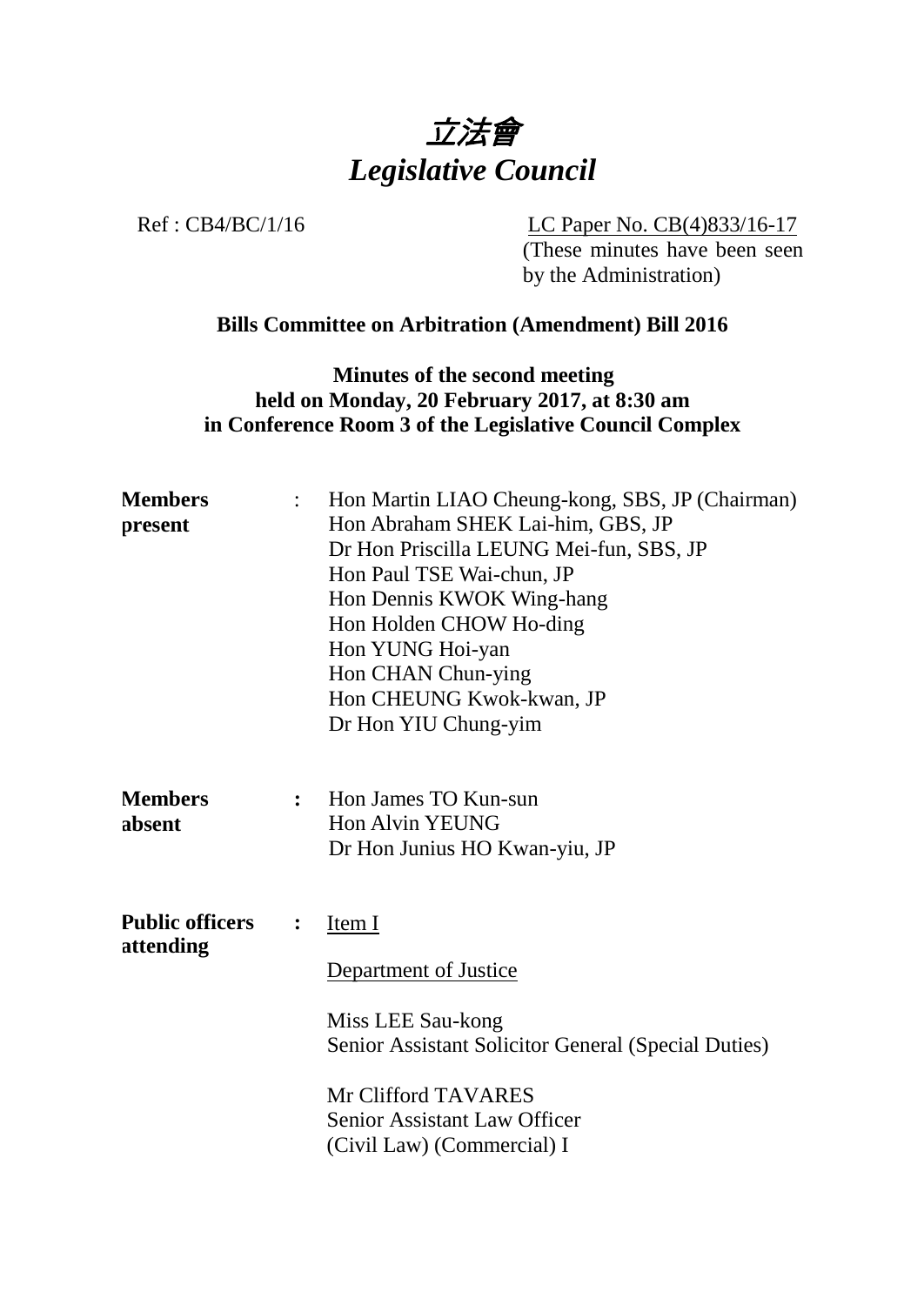|                               |                | Ms Ada NG<br><b>Senior Government Counsel</b>                                                                   |
|-------------------------------|----------------|-----------------------------------------------------------------------------------------------------------------|
|                               |                | Miss Emma WONG<br><b>Senior Government Counsel</b>                                                              |
|                               |                | Miss Jessie LAU<br><b>Government Counsel</b>                                                                    |
|                               |                | <b>Intellectual Property Department</b>                                                                         |
|                               |                | Ms Maria Kaiser NG<br>Deputy Director of Intellectual Property (Atg)<br><b>Intellectual Property Department</b> |
|                               |                | <b>Miss Carole MOK</b><br>Solicitor (Registration) 3<br><b>Intellectual Property Department</b>                 |
| <b>Clerk</b> in<br>attendance | $\ddot{\cdot}$ | Ms Sophie LAU<br>Chief Council Secretary (4)2                                                                   |
| <b>Staff</b> in<br>attendance | $\ddot{\cdot}$ | Mr Alvin CHUI<br><b>Assistant Legal Adviser 3</b>                                                               |
|                               |                | Miss Joyce CHING<br>Senior Council Secretary (4)2                                                               |
|                               |                | <b>Miss Vivian YUEN</b><br>Legislative Assistant (4)2                                                           |

### **I. Meeting with the Administration**

Follow-up to the issues arising from the meeting on 5 January 2017

LC Paper No. CB(4)579/16-17(01) **--** Supplemental Paper on the Government's Response to the Issues Raised by the Bills Committee at the Meeting of 5 January 2017 - Views of the Competition Commission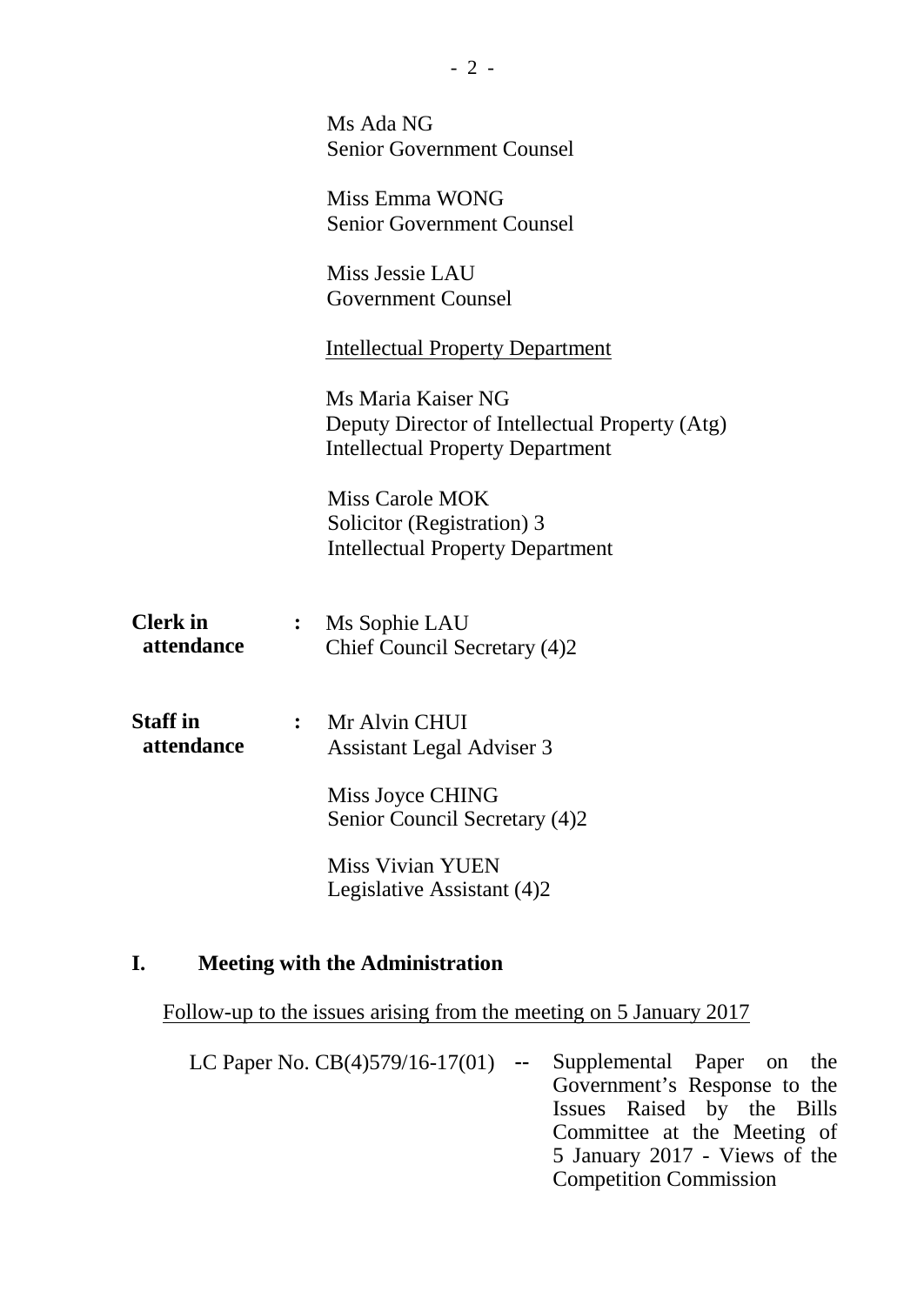| LC Paper No. $CB(4)555/16-17(01)$ |               | Government's Response to the<br>Issues Raised by the Bills<br>Committee at the Meeting on 5<br>January 2017                                                                           |
|-----------------------------------|---------------|---------------------------------------------------------------------------------------------------------------------------------------------------------------------------------------|
| Other relevant papers             |               |                                                                                                                                                                                       |
| File Ref.: L/M (5) to LP 19/00/9C |               | Legislative Council ("LegCo")<br><b>Brief</b>                                                                                                                                         |
| LC Paper No. CB(3)190/16-17       |               | The Amendment Bill                                                                                                                                                                    |
| LC Paper No. $LS14/16-17$         |               | <b>Legal Service Division Report</b>                                                                                                                                                  |
| LC Paper No. $CB(4)365/16-17(01)$ | $\sim$ $\sim$ | Letter from the Department of<br>Justice dated 22 December 2016<br>responding to the letter dated<br>12 December 2016 from the<br>Assistant Legal Adviser of the<br>LegCo Secretariat |
| LC Paper No. $CB(4)365/16-17(02)$ | $\sim$ $\sim$ | Marked-up copy of<br>the<br>Amendment Bill prepared by<br>Legal<br>Service Division<br>the<br>(Restricted to members)                                                                 |
| LC Paper No. $CB(4)365/16-17(03)$ | $\mathbf{u}$  | Background brief<br>the<br>on<br>Amendment Bill prepared<br>by<br>the LegCo Secretariat                                                                                               |

The Bills Committee deliberated (Index of proceedings attached at **Annex**).

Briefing by the Department of Justice ("DoJ")

2. The Administration briefed members on the papers which set out the Administration's responses to the issues raised by members at the meeting on 5 January 2017 (LC Paper No. CB(4)555/16-17(01) and LC Paper No. CB(4)579/16-17(01)).

Clause-by-clause examination of the Bill

3. The Bills Committee completed clause-by-clause examination of the Bill.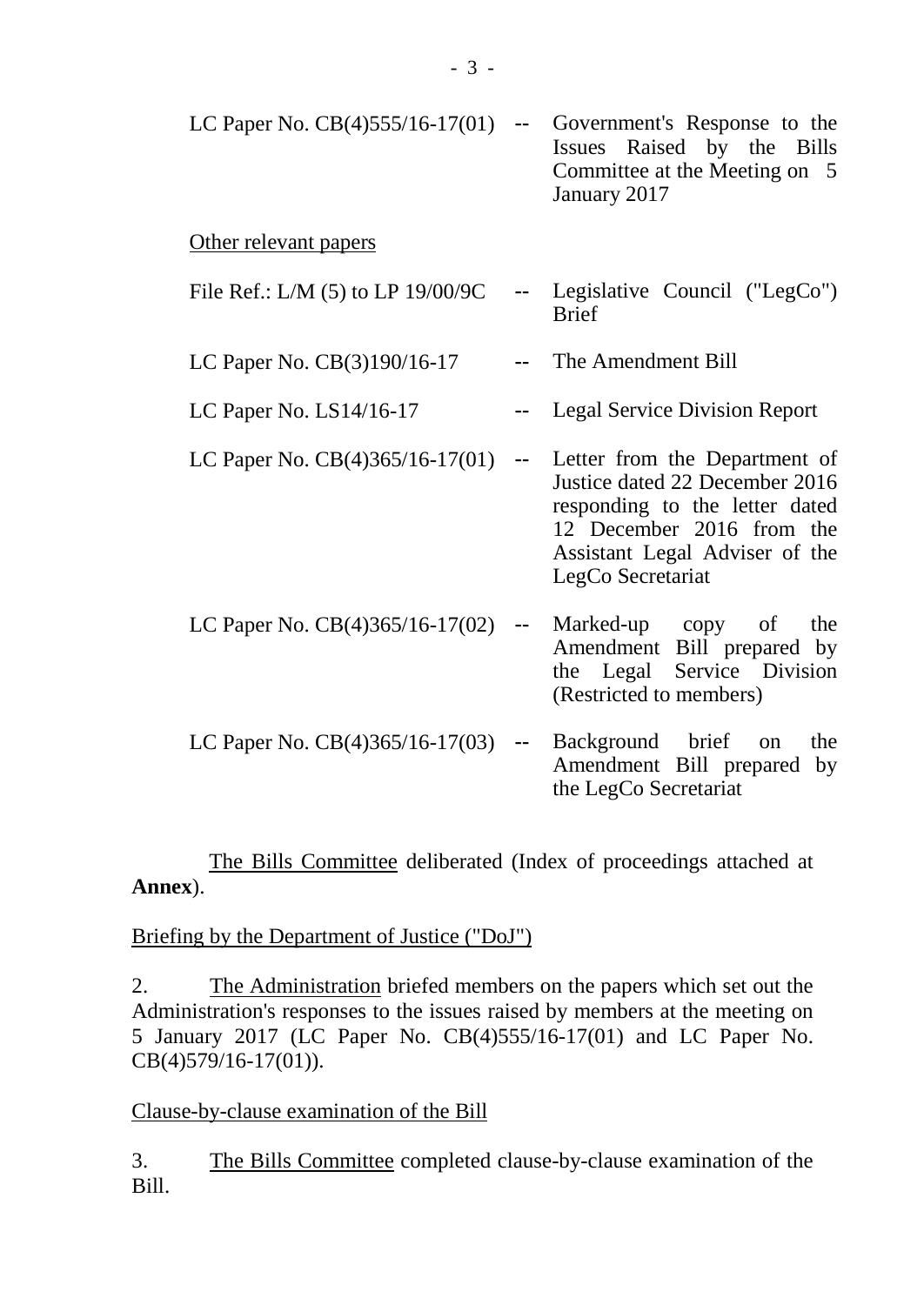#### Follow-up actions required to be done by the Administration

4. Members noted that the proposed section 103D(6), which read as "The power given to an arbitral tribunal under section 70 to award any remedy or relief in deciding an IPR dispute is subject to any agreement between the parties to the IPR dispute" was drafted having regard to the practice adopted in the United Kingdom ("UK"). Members then requested the Administration to research into relevant law and practice adopted by other common-law jurisdictions, in particular Singapore, in respect of the power given to the parties to an arbitration in limiting the remedies or reliefs being awarded by an arbitral tribunal in deciding IPR disputes. The findings of the research should include whether any common-law jurisdiction(s) had adopted a practice contrary to that adopted by the UK. Admin

> 5. The Administration indicated that it was contemplating proposing Committee Stage Amendments ("CSAs") to amend the commencement date of Part 2 of the Bill (except in relation to proposed new section 103J) from 1 October 2017 to around six months after the gazettal of the amendment Ordinance, in order to better reflect the policy intention. Such proposed CSAs would be circulated to Members for consideration.

### Legislative Timetable

6. The Bills Committee agreed that the Administration's response in respect of paragraphs 4 and 5 above should be circulated to members for their consideration of whether a further meeting should be held to discuss the issues therein. If no further views were raised by members, the Bills Committee would be deemed to have completed the scrutiny of the Bill.

(*Post-meeting note:* The Administration's response and the draft CSAs were issued vide LC Paper No. CB(4)654/16-17(01) on 27 March 2017. In addition to the CSAs on commencement date, the Administration also proposed to introduce a CSA to add Angola, a newly acceding party to the New York Convention, to the Schedule to the Arbitration (Parties to New York Convention) Order (Cap. 609A). By the deadline on 3 April 2017, no members had raised further views on the Bill. The Second Reading debate on the Bill is expected to be resumed at the Council meeting of 7 June 2017.)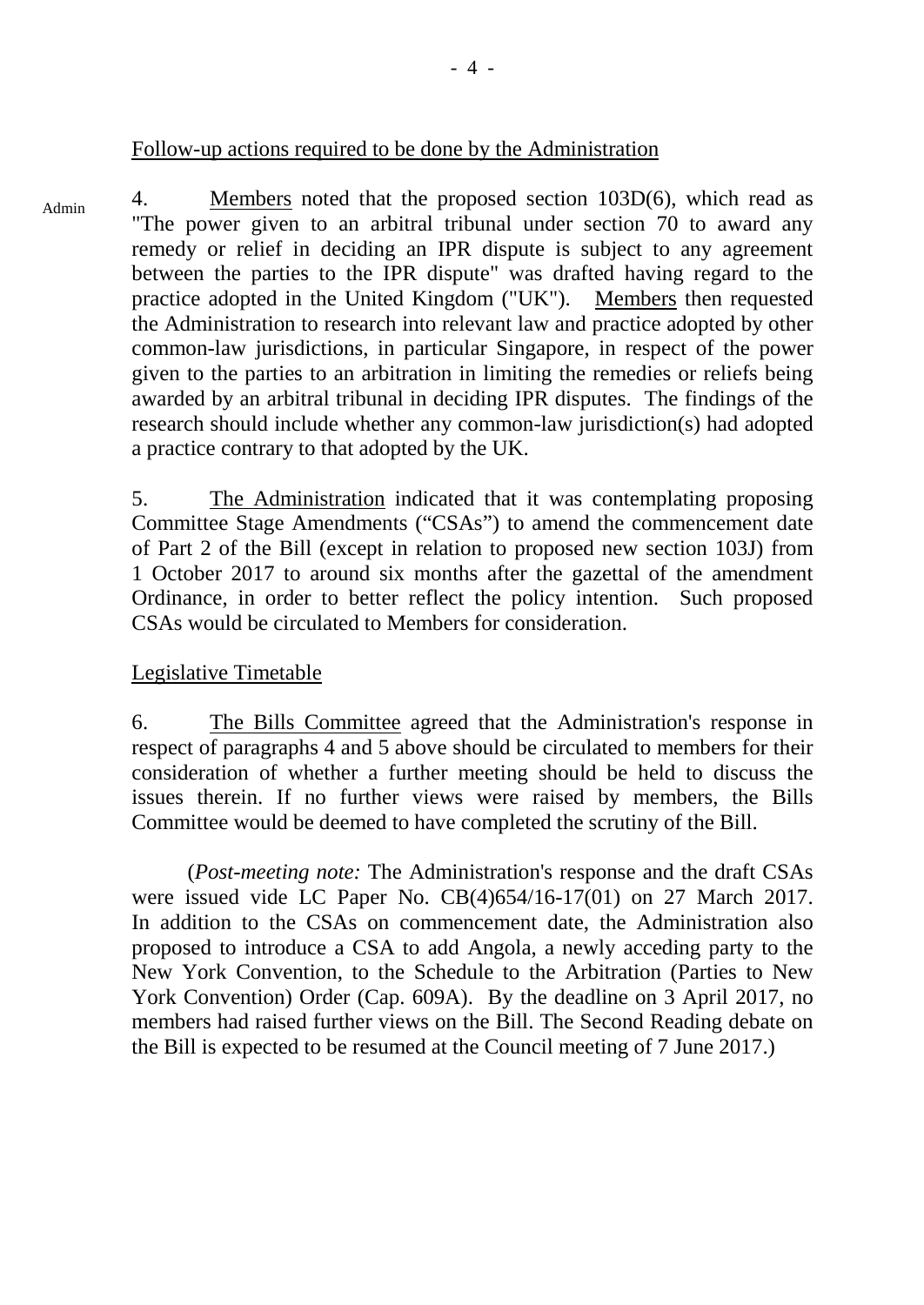7. There being no other business, the meeting ended at 10:08 am.

Council Business Division 4 Legislative Council Secretariat 11 April 2017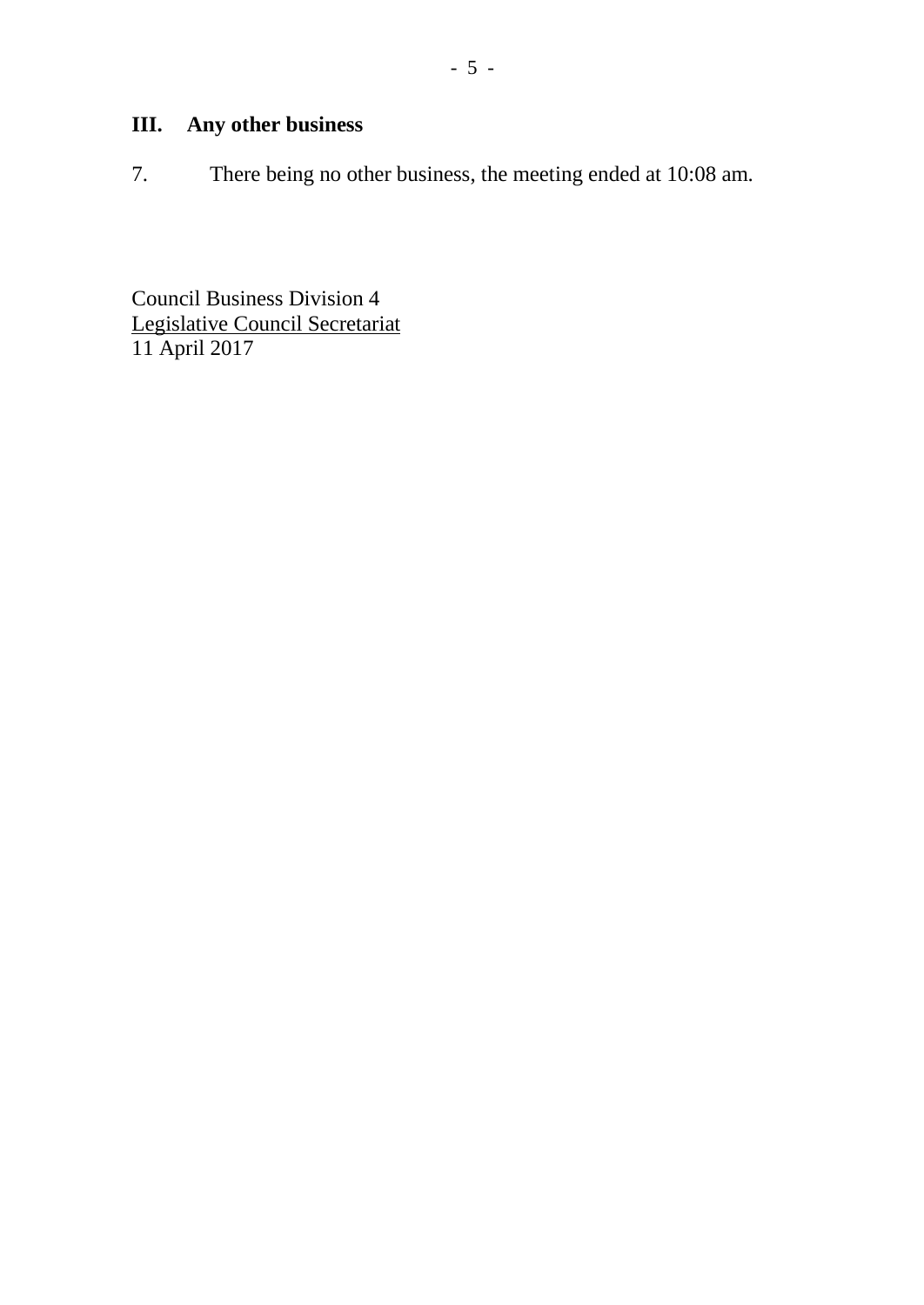# **Bills Committee on Arbitration (Amendment) Bill 2016**

## **Proceedings of the second meeting held on Monday, 20 February 2017, at 8:30 am in Conference Room 3 of the Legislative Council Complex**

| <b>Time</b>       | Speaker(s)                             | Subject(s)                                                                                                                                                                                                                                                                                                                                                                                                                                                                                                                                                                                                                                                                                                                                                                                                                                                                                                                                                                                                                                                                                                                                                                                                                                           | <b>Action</b> |
|-------------------|----------------------------------------|------------------------------------------------------------------------------------------------------------------------------------------------------------------------------------------------------------------------------------------------------------------------------------------------------------------------------------------------------------------------------------------------------------------------------------------------------------------------------------------------------------------------------------------------------------------------------------------------------------------------------------------------------------------------------------------------------------------------------------------------------------------------------------------------------------------------------------------------------------------------------------------------------------------------------------------------------------------------------------------------------------------------------------------------------------------------------------------------------------------------------------------------------------------------------------------------------------------------------------------------------|---------------|
| <b>Marker</b>     |                                        |                                                                                                                                                                                                                                                                                                                                                                                                                                                                                                                                                                                                                                                                                                                                                                                                                                                                                                                                                                                                                                                                                                                                                                                                                                                      | required      |
|                   | <b>Meeting with The Administration</b> |                                                                                                                                                                                                                                                                                                                                                                                                                                                                                                                                                                                                                                                                                                                                                                                                                                                                                                                                                                                                                                                                                                                                                                                                                                                      |               |
| 000809-<br>000839 | Chairman                               | Opening remarks                                                                                                                                                                                                                                                                                                                                                                                                                                                                                                                                                                                                                                                                                                                                                                                                                                                                                                                                                                                                                                                                                                                                                                                                                                      |               |
| 000839-<br>002622 | The<br>Administration                  | Briefing by the Administration<br>its<br>on<br>responses to issues raised at the meeting on<br>5 January 2017 on the adequacy of the Bill in<br>safeguarding competition, including the<br>views of the Hong Kong Competition<br>Commission ("Commission")<br>on<br>the<br>confidentiality of the arbitration agreement<br>and arbitral award; and the issue of whether<br>the parties should be required to register their<br>arbitral awards with the Intellectual Property<br>Department (LC Paper No. CB(4)555/16-<br>17(01) and LC Paper No. CB(4)579/16-<br>$17(01)$ ).<br>In brief, the Administration took the view that<br>the Bill would not give rise to any real<br>competition law concerns. Arbitration is a<br>competition-neutral procedure. The use of<br>arbitration or the confidentiality of arbitration<br>and arbitral awards is not, in itself, anti-<br>competitive; nor does it, in itself, raise any<br>issue of anti-competition under the<br>Competition Ordinance (Cap. 619) ("CO").<br>In any event, under the arbitration and<br>competition law regimes, namely<br>the<br>Arbitration Ordinance (Cap. 609) ("AO") and<br>the CO, there are sufficient safeguards to<br>address competition concerns (if any) arising |               |
|                   |                                        | in the context of arbitration.                                                                                                                                                                                                                                                                                                                                                                                                                                                                                                                                                                                                                                                                                                                                                                                                                                                                                                                                                                                                                                                                                                                                                                                                                       |               |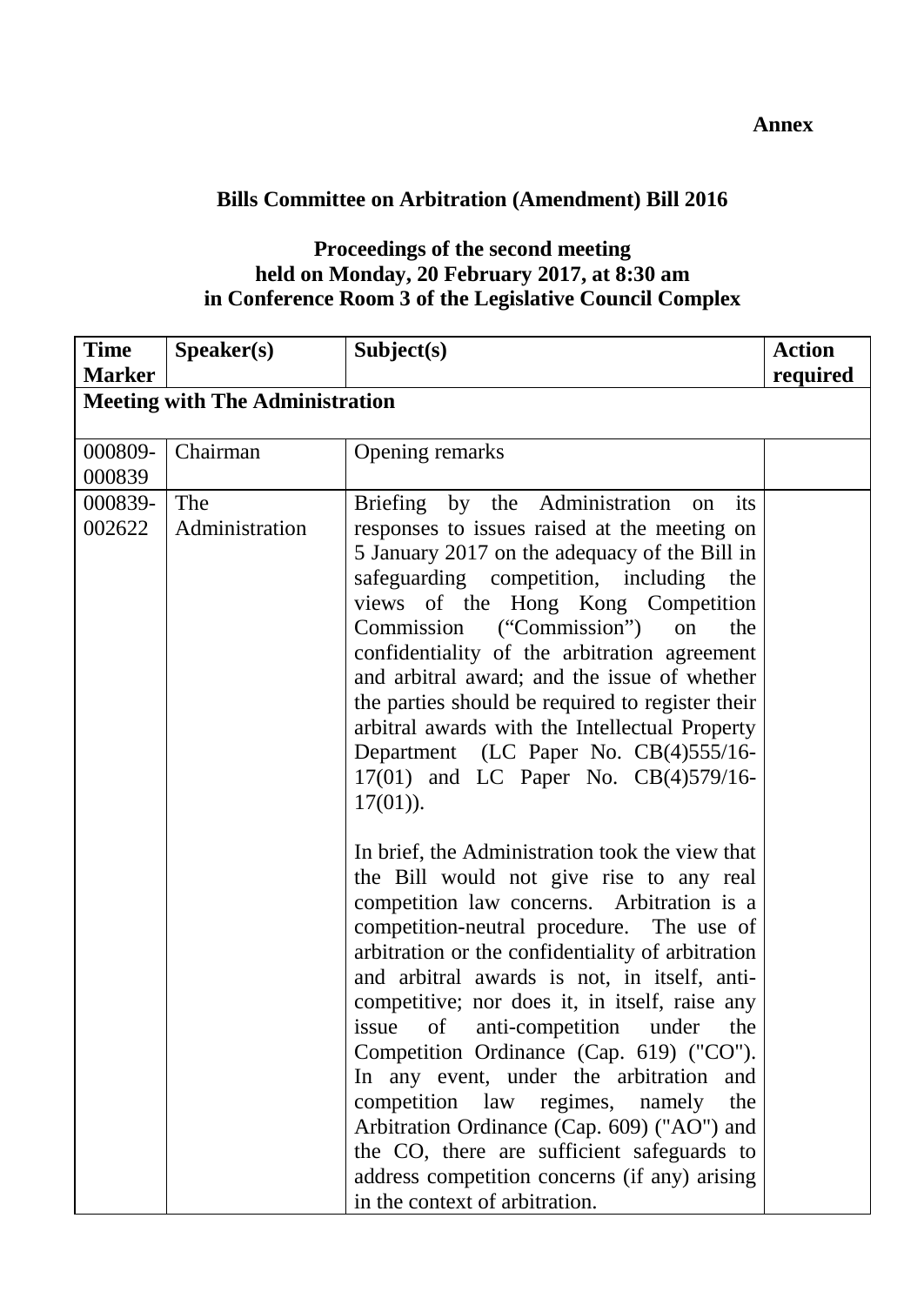| <b>Time</b><br><b>Marker</b> | Speaker(s) | Subject(s)                                                                                                                                                                                                                                                                                                                                                                                                                                                                                                                                                                                                                                                                                                                                                                                                                                                                                                                                                                                                                                                                                                                                                                                                                                                                                                                                                                                                                                                                                                     | <b>Action</b><br>required |
|------------------------------|------------|----------------------------------------------------------------------------------------------------------------------------------------------------------------------------------------------------------------------------------------------------------------------------------------------------------------------------------------------------------------------------------------------------------------------------------------------------------------------------------------------------------------------------------------------------------------------------------------------------------------------------------------------------------------------------------------------------------------------------------------------------------------------------------------------------------------------------------------------------------------------------------------------------------------------------------------------------------------------------------------------------------------------------------------------------------------------------------------------------------------------------------------------------------------------------------------------------------------------------------------------------------------------------------------------------------------------------------------------------------------------------------------------------------------------------------------------------------------------------------------------------------------|---------------------------|
|                              |            | The Administration further explained that if<br>the court finds that an arbitral award gives<br>effect to an underlying anti-competitive<br>agreement, contrary to the CO, it may set<br>aside the award or refuse to enforce it on the<br>ground of public policy. Also, documents<br>relating to arbitration, including arbitral<br>awards, are subject to investigation by the<br>Commission, if appropriate.                                                                                                                                                                                                                                                                                                                                                                                                                                                                                                                                                                                                                                                                                                                                                                                                                                                                                                                                                                                                                                                                                               |                           |
|                              |            | The Administration reported that after the last<br>meeting, the written views of the Commission<br>had been sought and that the Commission<br>shares the Government's view that the Bill<br>and its implications for the arbitration process<br>is "competition neutral". As regards the<br>Commission's concern<br>that<br>where<br>an<br>intellectual property right ("IPR"), e.g. a<br>patent, is found to be invalid in arbitration,<br>confidentiality of the outcome of arbitration<br>may result in asymmetry of information and<br>costs between the successful challenger (who<br>is no longer bound by the patent) and its<br>competitors (who are still bound by the<br>patent), the Administration stressed that<br>arbitration is a private means to resolve<br>private disputes between the parties, and an<br>arbitral award has <i>inter partes</i> effect only.<br>Each party choosing to resolve the dispute by<br>arbitration has to incur time, costs and<br>resources, and also bears the commercial and<br>legal risks that the arbitrator may find against<br>it. Meanwhile, a third party (e.g. another<br>competitor or a new market entrant) is not<br>bound by the award, regardless of its<br>outcome. The third party could still pursue<br>its legal rights against a party to the<br>arbitration (e.g. the IPR owner) in court or in<br>proceedings<br>before<br>the<br>Registrar.<br>The Administration did not consider that such<br>asymmetry of information and costs would |                           |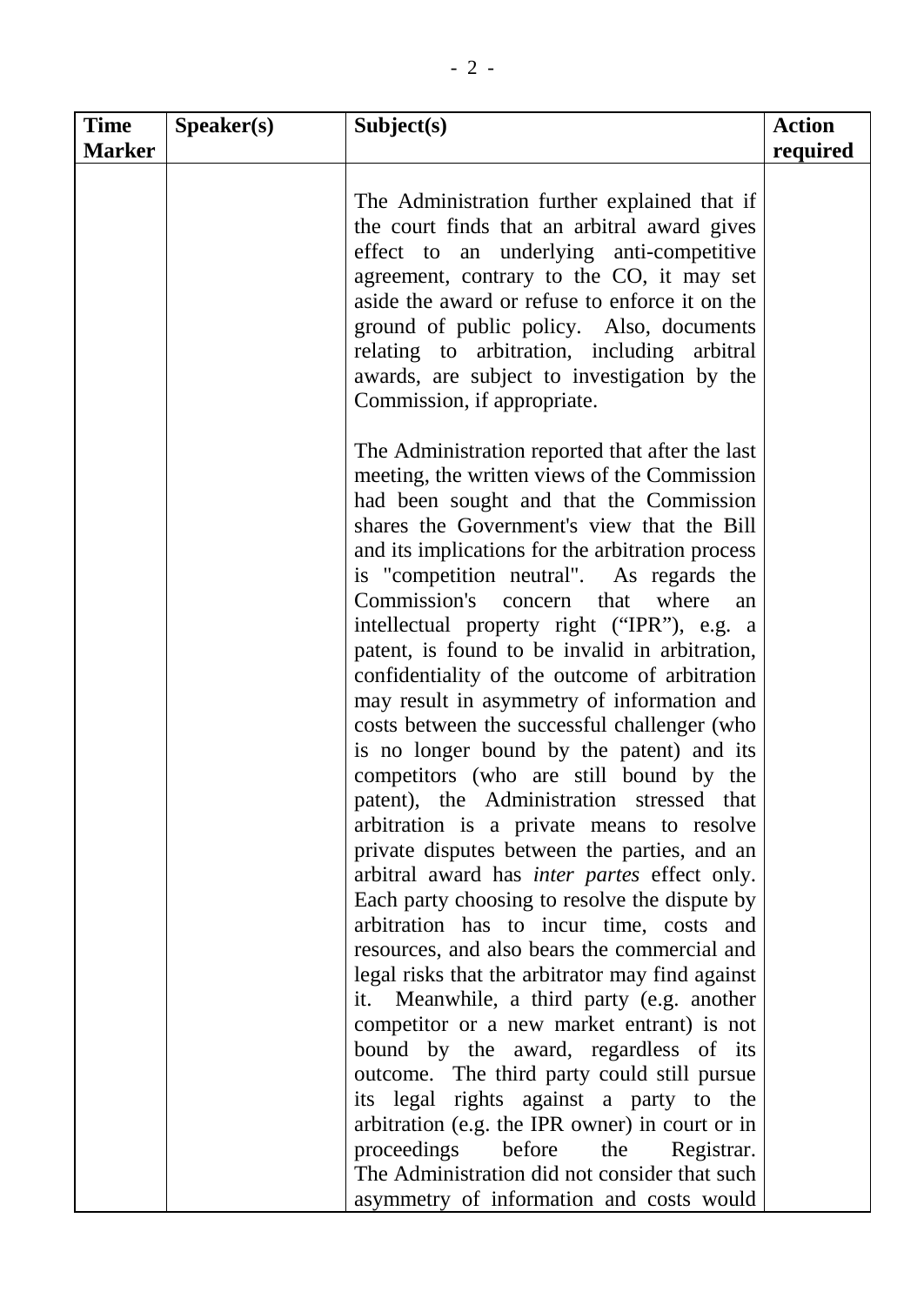| <b>Time</b><br><b>Marker</b> | S <sub>p</sub> e <sub>aker(s)</sub> | Subject(s)                                                                                                                                                                                                                                                                                                                                                                                                                                                                                                                                                                                                                                                                                                                                                                                                                                                          | <b>Action</b><br>required |
|------------------------------|-------------------------------------|---------------------------------------------------------------------------------------------------------------------------------------------------------------------------------------------------------------------------------------------------------------------------------------------------------------------------------------------------------------------------------------------------------------------------------------------------------------------------------------------------------------------------------------------------------------------------------------------------------------------------------------------------------------------------------------------------------------------------------------------------------------------------------------------------------------------------------------------------------------------|---------------------------|
|                              |                                     | cause systemic unfairness to third parties.                                                                                                                                                                                                                                                                                                                                                                                                                                                                                                                                                                                                                                                                                                                                                                                                                         |                           |
|                              |                                     | The Administration further explained that<br>differential treatment of licensees<br>and<br>asymmetry of information exist as part of<br>commercial reality.<br>In line with the<br>intellectual property ("IP") laws of other<br>jurisdictions, under Hong Kong law, an IPR<br>owner may generally license its IPR freely<br>and is not obliged to license its IPR to all<br>persons on the same terms, or at all. It was<br>stressed that while there should be a "level"<br>playing field" in that market competition<br>should be fair, this "level playing field" does<br>not generally impose a "duty of candour" on<br>an IPR owner such that it must disclose all<br>information to all persons to the same extent,<br>or required it to confer equal treatment on all<br>business partners / licensees.<br>Administration also explained that<br><b>The</b> |                           |
|                              |                                     | competition issues, if any, may be considered<br>in the context of arbitration as follows:                                                                                                                                                                                                                                                                                                                                                                                                                                                                                                                                                                                                                                                                                                                                                                          |                           |
|                              |                                     | course of<br>arbitration,<br>(a)<br>the<br>the<br>In<br>arbitrator may take competition law<br>consideration as part of<br>into<br>the<br>substantive law to be applied<br>in<br>determining the dispute.                                                                                                                                                                                                                                                                                                                                                                                                                                                                                                                                                                                                                                                           |                           |
|                              |                                     | (b)<br><b>Questions</b><br>of<br>law<br>(including)<br>competition law) may be referred to the<br>Court of First Instance ("Court") if the<br>arbitration parties have opted-in section<br>3 of Schedule 2 to the AO.                                                                                                                                                                                                                                                                                                                                                                                                                                                                                                                                                                                                                                               |                           |
|                              |                                     | (c)<br>After issue of the arbitral award, appeal<br>may be made against the arbitral award<br>question of law<br>(including)<br>on<br>competition law) if the parties have<br>opted-in sections 5-7 of Schedule 2 to<br>the AO.                                                                                                                                                                                                                                                                                                                                                                                                                                                                                                                                                                                                                                     |                           |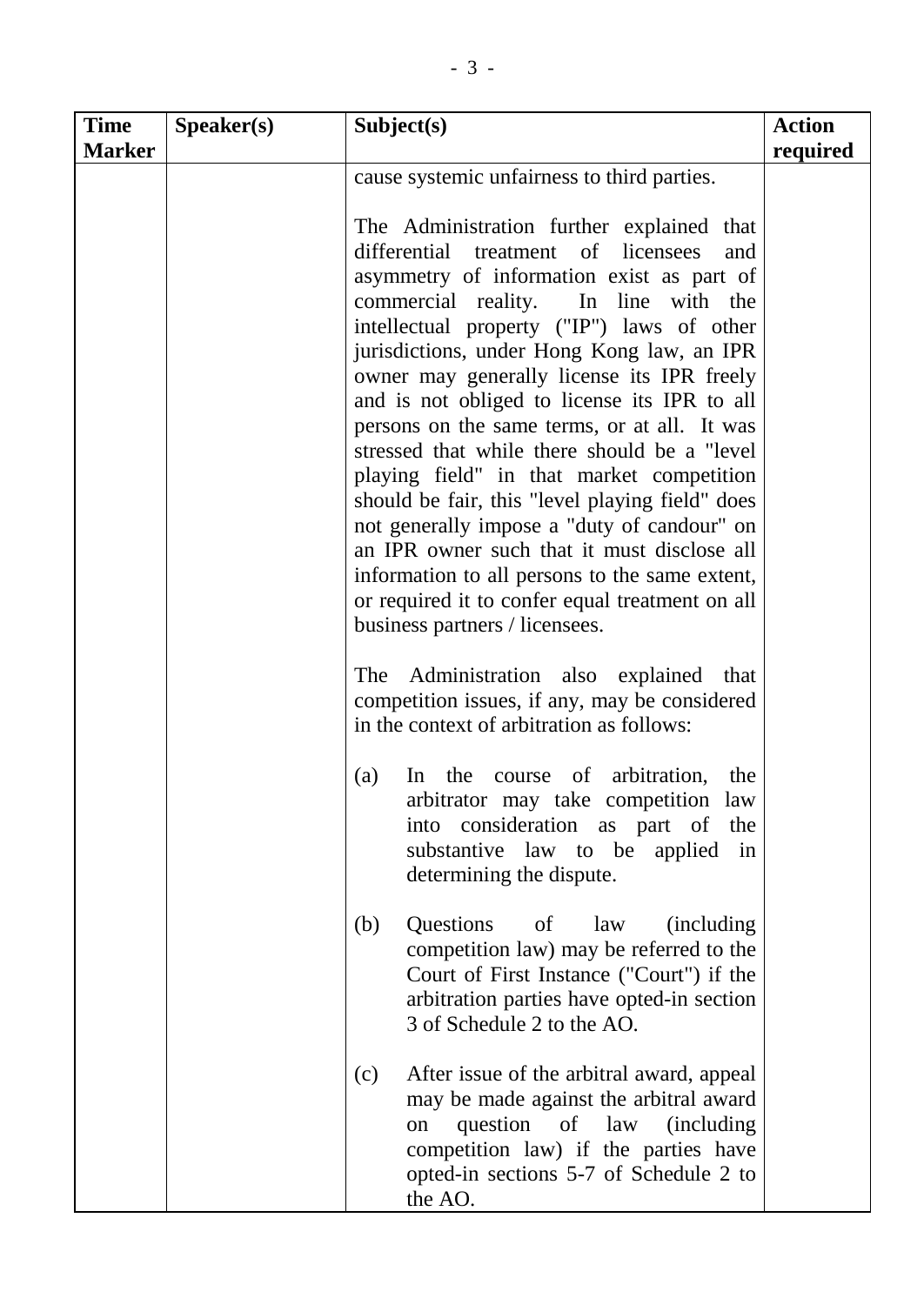| <b>Time</b><br><b>Marker</b> | Speaker(s)                                    | Subject(s)                                                                                                                                                                                                                                                                                                                                                                                                                                                                                                                                                                                                                                                                                                                                                           | <b>Action</b><br>required |
|------------------------------|-----------------------------------------------|----------------------------------------------------------------------------------------------------------------------------------------------------------------------------------------------------------------------------------------------------------------------------------------------------------------------------------------------------------------------------------------------------------------------------------------------------------------------------------------------------------------------------------------------------------------------------------------------------------------------------------------------------------------------------------------------------------------------------------------------------------------------|---------------------------|
|                              |                                               | (d)<br>The Court may on application set aside<br>an arbitral award or refuse to enforce it,<br>on the ground of public policy. Public<br>policy considerations<br>may<br>include<br>contravention<br>of<br>Hong<br>Kong<br>competition law.                                                                                                                                                                                                                                                                                                                                                                                                                                                                                                                          |                           |
| 002622-<br>003057            | Dr YIU Chung-<br>yim<br>The<br>Administration | Dr YIU asked about the Administration's<br>view and consideration(s) with respect to the<br>two options proposed by the Commission to<br>address the policy concern arising from the<br>lack of transparency of the arbitration<br>outcome. (See paragraph $13(a)$ -(b) of the<br>Commission's letter dated 16 February 2017<br>to the Administration at Annex to LC Paper<br>No. $CB(4)579/16-17(01)$ .<br>Referring to the two options, i.e requiring the<br>registration of arbitral award before it may be<br>enforced<br>allowing the<br>competition<br><b>or</b><br>concerns arisen during the arbitration process<br>to be determined as a preliminary issue in the<br>arbitration regime, where necessary, by the<br>court, the Administration advised that: |                           |
|                              |                                               | there are mechanisms in the existing<br>(a)<br>arbitration and competition law regimes<br>to allow competition issues which may<br>arise in the context of arbitration to be<br>considered by the court, including the<br>opt-in provisions in sections 3 and 5-7<br>of Schedule 2 to the AO which allowed<br>parties to refer question of law to the<br>court, or appeal against an arbitral<br>award on question of law; and<br>it is the Hong Kong SAR Government's<br>(b)<br>policy to maintain and enhance Hong<br>Kong's status as a leading international<br>arbitration centre, and confidentiality in<br>Hong Kong's arbitration regime is a key                                                                                                            |                           |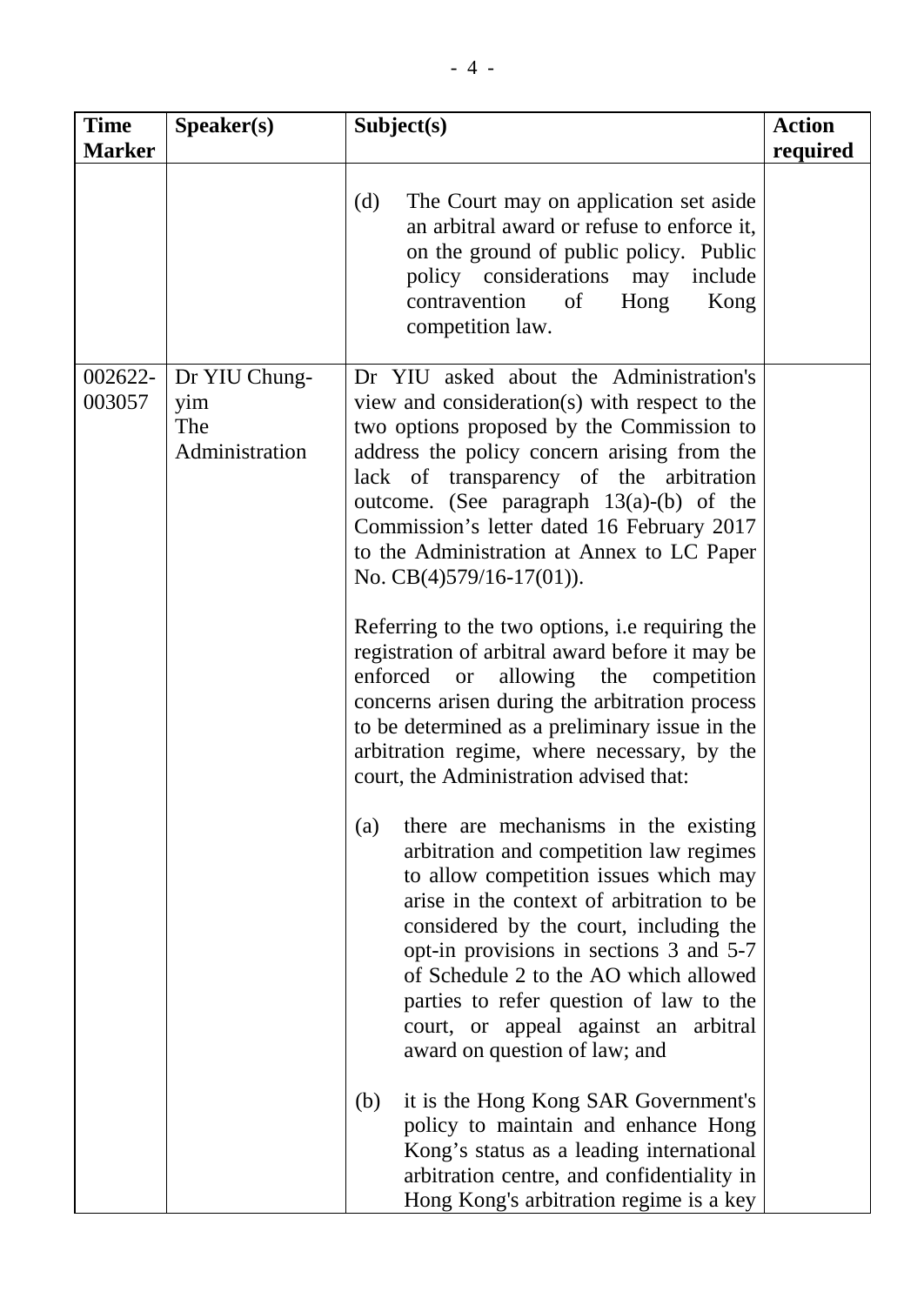| <b>Time</b><br><b>Marker</b> | Speaker(s)                                                    | Subject(s)                                                                                                                                                                                                                                                                                                                                                                                                                                                                                                                                                                                                                                                                                                                                                                                                                                                                                                                                                                                                                                                                                                                                                                               | <b>Action</b><br>required |
|------------------------------|---------------------------------------------------------------|------------------------------------------------------------------------------------------------------------------------------------------------------------------------------------------------------------------------------------------------------------------------------------------------------------------------------------------------------------------------------------------------------------------------------------------------------------------------------------------------------------------------------------------------------------------------------------------------------------------------------------------------------------------------------------------------------------------------------------------------------------------------------------------------------------------------------------------------------------------------------------------------------------------------------------------------------------------------------------------------------------------------------------------------------------------------------------------------------------------------------------------------------------------------------------------|---------------------------|
|                              |                                                               | feature for attracting parties to use<br>arbitration service in Hong Kong.<br>The Administration indicated that having<br>balanced the various policy considerations,<br>and the existence of mechanisms to safeguard                                                                                                                                                                                                                                                                                                                                                                                                                                                                                                                                                                                                                                                                                                                                                                                                                                                                                                                                                                    |                           |
|                              |                                                               | third party interests, they took the view that<br>the existing position regarding confidentiality<br>of arbitration and <i>inter partes</i> effect of the<br>ensuing award should be maintained.                                                                                                                                                                                                                                                                                                                                                                                                                                                                                                                                                                                                                                                                                                                                                                                                                                                                                                                                                                                         |                           |
| 003057-<br>004232            | Mr Holden<br><b>CHOW</b><br>The<br>Administration<br>Chairman | Mr CHOW sought explanation from the<br>Administration on the distinction between<br>settling dispute by arbitration and litigation<br>and the importance of confidentiality in<br>Hong Kong's arbitration regime.<br>Mr CHOW then asked if it was possible for<br>two parties to make use of the confidentiality<br>feature and come to an arbitral agreement<br>which might be contrary to the CO. If so, he<br>also enquired on how competition issues<br>arising in the context of the arbitration might<br>be addressed.<br>The Administration explained that arbitration<br>was a consensual arrangement between the<br>parties to settle disputes by a private<br>arbitrator instead of a judge in a court. In<br>situation where the disputing parties would<br>prefer to protect the commercial secrets<br>involved in the disputes, the 'confidentiality'<br>feature in the Hong Kong arbitration regime<br>would be a factor attracting parties to resolve<br>their dispute by arbitration. On the other<br>hand, unlike court judgments which had<br>binding effect on all, arbitral awards only had<br><i>inter partes</i> effect, i.e. not binding on any<br>third parties. |                           |
|                              |                                                               | The Administration also stated that if there<br>was any agreement in breach of the CO, the                                                                                                                                                                                                                                                                                                                                                                                                                                                                                                                                                                                                                                                                                                                                                                                                                                                                                                                                                                                                                                                                                               |                           |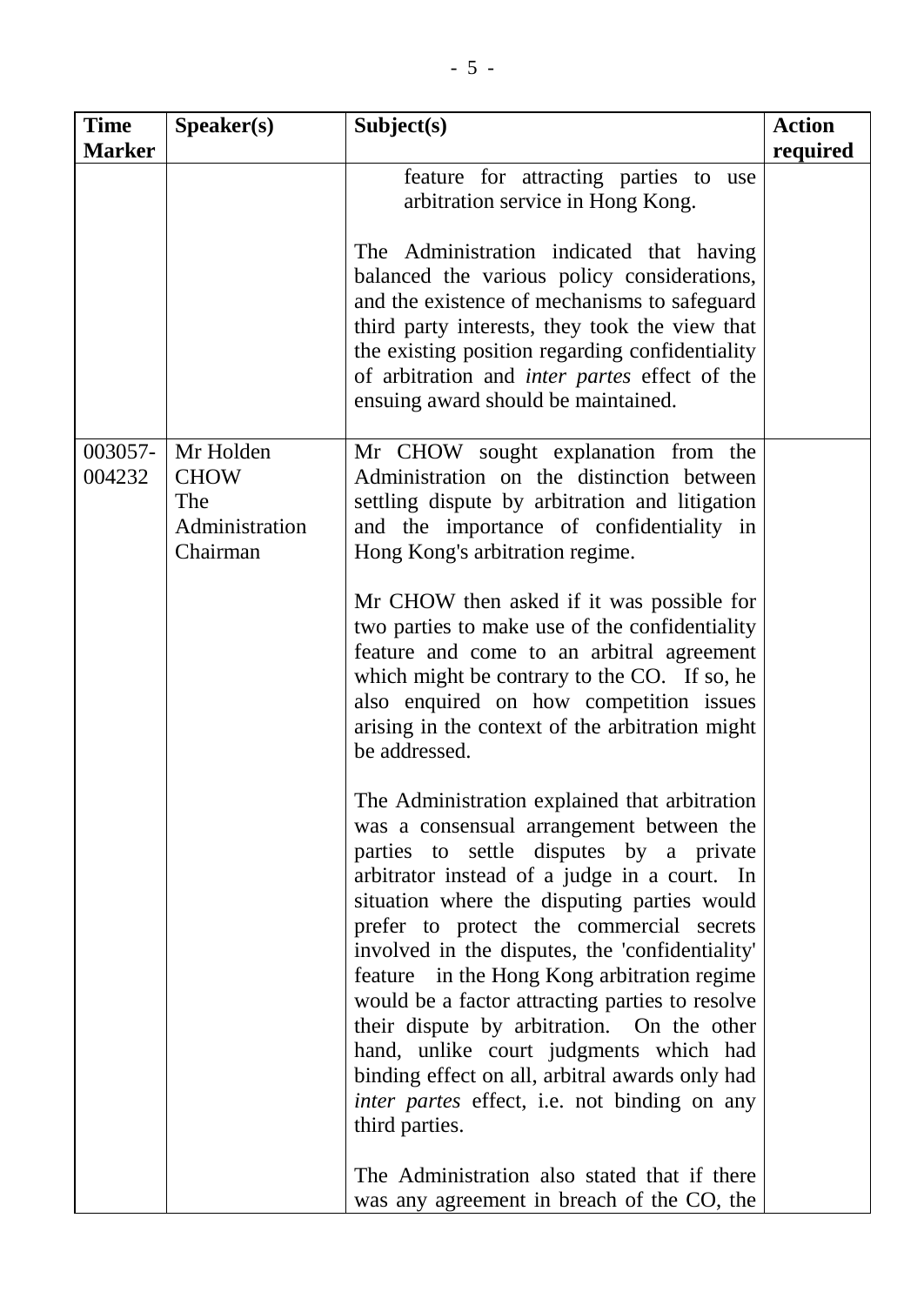| <b>Time</b><br><b>Marker</b> | Speaker(s)                                        | Subject(s)                                                                                                                                                                                                                                                                                                                                                                                                                                                                                                                                                                                                                                                                                                                       | <b>Action</b><br>required |
|------------------------------|---------------------------------------------------|----------------------------------------------------------------------------------------------------------------------------------------------------------------------------------------------------------------------------------------------------------------------------------------------------------------------------------------------------------------------------------------------------------------------------------------------------------------------------------------------------------------------------------------------------------------------------------------------------------------------------------------------------------------------------------------------------------------------------------|---------------------------|
|                              |                                                   | Commission<br>had<br>statutory<br>powers<br>to<br>investigate into it and to take enforcement<br>action upon receipt of complaints relevant to<br>anti-competition or contravention of the CO.<br>Further, as said earlier, the court might set<br>aside an award or refuse to enforce it on the<br>ground of public policy.                                                                                                                                                                                                                                                                                                                                                                                                     |                           |
| 004232-<br>004418            | Mr Dennis<br><b>KWOK</b><br>The<br>Administration | Mr KWOK requested the Administration to<br>confirm its stance in respect of paragraph<br>$15(a)-(c)$ of the Commission's letter dated 16<br>February 2017 to the Administration.<br>In response, the Administration clarified that<br>the Bill does not seek to alter the substantive<br>legal rights of the parties or third parties, the<br>position of competition law in Hong Kong, or<br>the power of the courts or the competition<br>authorities in relation to competition issues<br>under the laws of Hong Kong.<br>The<br>Administration would be prepared to include<br>these clarifications in the speech to move the<br>resumption of the Second Reading debate of<br>the Bill if such were considered appropriate. |                           |
|                              |                                                   | <b>Clause-by Clause scrutiny of the Bill</b>                                                                                                                                                                                                                                                                                                                                                                                                                                                                                                                                                                                                                                                                                     |                           |
| 004418-<br>004632            | Chairman<br>The<br>Administration                 | Part 1 - Clause $1(1)-(2)$                                                                                                                                                                                                                                                                                                                                                                                                                                                                                                                                                                                                                                                                                                       |                           |
| 004632-<br>004742            | Chairman<br>The<br>Administration                 | Part 1 - Clause $1(3)-(4)$<br>In response to the enquiry raised by ALA3 in<br>his letter dated 12 December 2016 regarding<br>the commencement date of section 123 of the<br>Patents (Amendment) Ordinance 2016, the<br>Administration anticipated that the above<br>section of the Ordinance would come into<br>operation some time in 2019.                                                                                                                                                                                                                                                                                                                                                                                     |                           |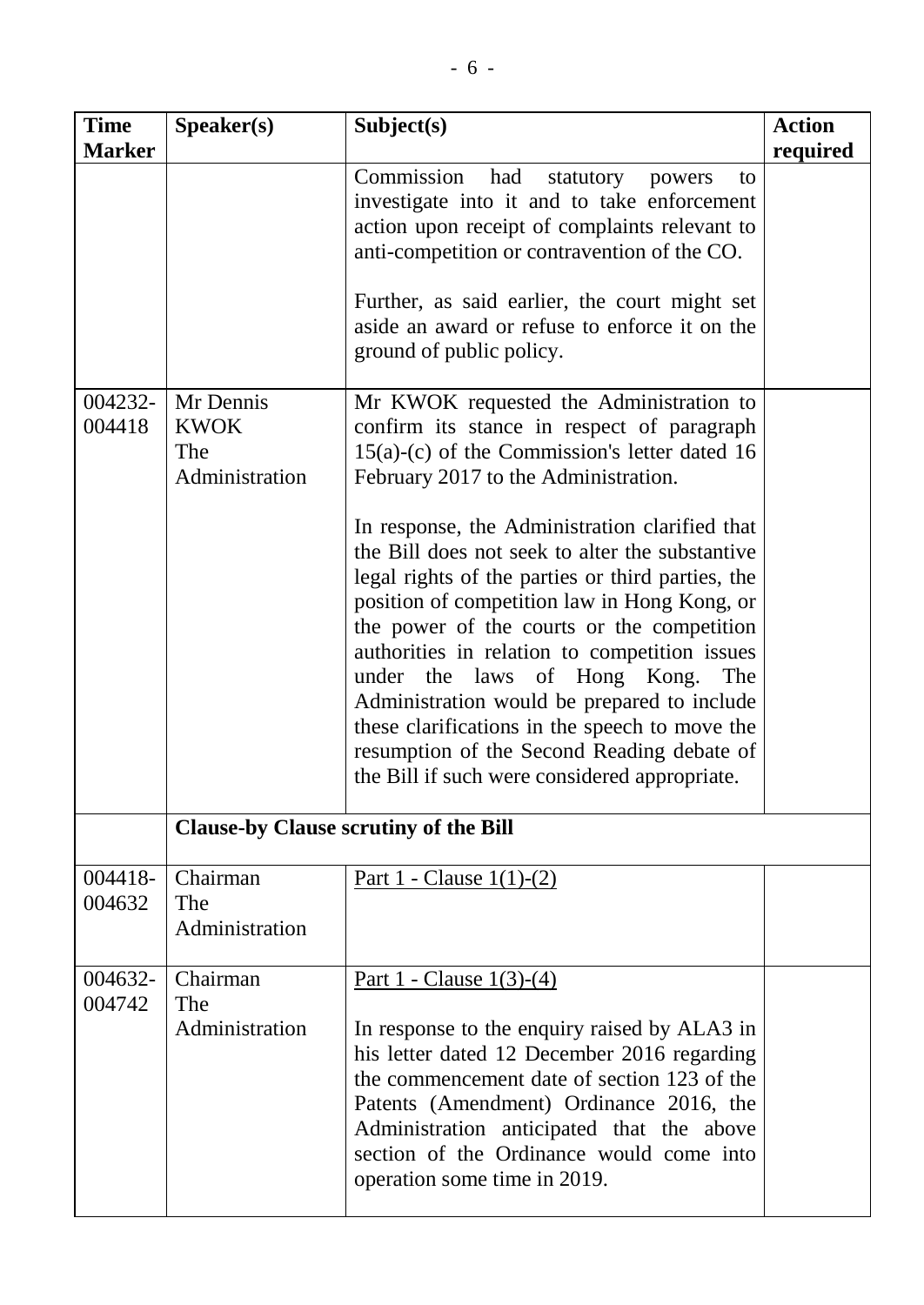| <b>Time</b><br><b>Marker</b> | Speaker(s)            | Subject(s)                                                                                      | <b>Action</b><br>required |
|------------------------------|-----------------------|-------------------------------------------------------------------------------------------------|---------------------------|
| 004742-                      | Chairman              | [Part 2 - Clause 2]                                                                             |                           |
| 005003                       | The                   |                                                                                                 |                           |
|                              | Administration        | <u>Part 2 - Clause 3</u>                                                                        |                           |
|                              |                       |                                                                                                 |                           |
|                              |                       | In response to ALA3's enquiry on whether<br>section $5(2)$ of the AO should be further          |                           |
|                              |                       | amended so as to cover the proposed sections                                                    |                           |
|                              |                       | 103I and 103J, the Administration advised                                                       |                           |
|                              |                       | that clause 3 seeks to amend section $5(2)$ by                                                  |                           |
|                              |                       | adding references to the new provisions<br>which concern the exercise of certain powers         |                           |
|                              |                       | by the Hong Kong courts in respect of                                                           |                           |
|                              |                       | arbitrations which take place outside Hong                                                      |                           |
|                              |                       | Kong. The proposed new sections 103I and                                                        |                           |
|                              |                       | 103J were concerned with the interpretation<br>of certain provisions of the Patents Ordinance   |                           |
|                              |                       | ("PO") (Cap. 514) as amended by the Patents                                                     |                           |
|                              |                       | (Amendment) Ordinance 2016 when applied                                                         |                           |
|                              |                       | to arbitration proceedings. Moreover the PO                                                     |                           |
|                              |                       | was not mentioned in section $5(2)$ of the AO.                                                  |                           |
| 005003-                      | The                   | Part 2 - Clause 4                                                                               |                           |
| 005208                       | Administration        |                                                                                                 |                           |
|                              | Mr CHAN Chun-<br>ying | Mr CHAN Chun-ying asked for the reason<br>for the inconsistency between the English and         |                           |
|                              | Chairman              | Chinese texts of the proposed Clause 4.                                                         |                           |
|                              |                       | The Administration explained that there was                                                     |                           |
|                              |                       | no discrepancy in meanings between the                                                          |                           |
|                              |                       | Chinese and English texts and both texts                                                        |                           |
|                              |                       | carried the same legal effect.<br>The                                                           |                           |
|                              |                       | supplemented<br>Administration<br>that<br>the<br>Chinese text of section $70(1)$ was re-written |                           |
|                              |                       | to improve the language flow.                                                                   |                           |
| 005208-                      | Chairman              | Clause 5 - sections 103A-C                                                                      |                           |
| 005230                       | The                   |                                                                                                 |                           |
|                              | Administration        |                                                                                                 |                           |
| 005230-                      | Chairman              | <u>Clause 3 - section 103B</u>                                                                  |                           |
| 010135                       | The                   |                                                                                                 |                           |
|                              | Administration<br>ALA | ALA3 asked for further elaboration on the<br>reason(s)<br>for<br>providing<br>specific<br>not   |                           |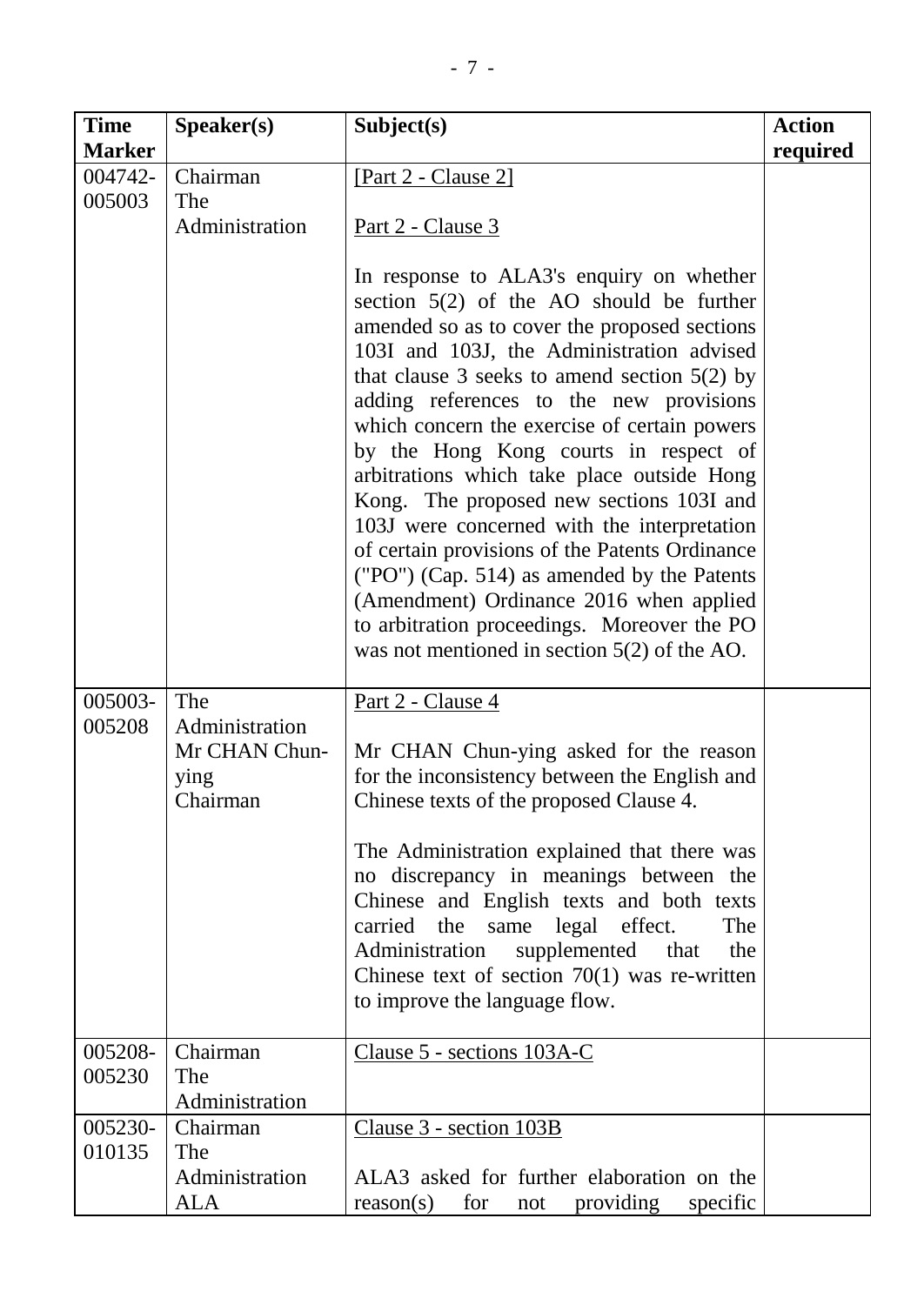| <b>Time</b><br><b>Marker</b> | S <sub>p</sub> eaker(s) | Subject(s)                                                                                                                                                                                                                                                                                                                                                                                                                                                                                                                                                        | <b>Action</b><br>required |
|------------------------------|-------------------------|-------------------------------------------------------------------------------------------------------------------------------------------------------------------------------------------------------------------------------------------------------------------------------------------------------------------------------------------------------------------------------------------------------------------------------------------------------------------------------------------------------------------------------------------------------------------|---------------------------|
|                              |                         | definitions for some of the IPRs, such as<br>"patent", "trade marks" and "copyright",<br>which were defined in other ordinances in<br>Hong Kong.                                                                                                                                                                                                                                                                                                                                                                                                                  |                           |
|                              |                         | The Administration explained that the<br>disputes that would be arbitrated in Hong<br>Kong could cover IPRs that were registered<br>subsisting in other jurisdictions.<br><sub>or</sub><br>Moreover, some IPRs in other jurisdictions<br>might be referred to by different names or<br>protected in a different way.                                                                                                                                                                                                                                              |                           |
|                              |                         | In response to the Chairman's request for an<br>example of IPR being defined/protected in<br>other jurisdictions but not in Hong Kong, the<br>Administration advised that "geographical<br>indications" had no <i>sui generis</i> (of its own<br>kind/class) system of protection<br>in<br>Hong Kong and these IPRs are protected<br>through registration as certification<br><b>or</b><br>collective trade marks.                                                                                                                                                |                           |
|                              |                         | The Administration confirmed that the broad<br>definition of IPRs, i.e. in the form of a non-<br>exhaustive list of examples, in the new<br>section 103B was in line with the policy<br>intent of facilitating the wider use of IP<br>arbitration.                                                                                                                                                                                                                                                                                                                |                           |
|                              |                         | The Chairman said that there might be a<br>situation where the disputing parties might<br>seek arbitration on an IPR dispute for which<br>the subject matter (e.g. human engineering)<br>was against public policy or morality in Hong<br>Kong (despite that the IPR had<br>been<br>registered and/or protected<br>other<br>in<br>jurisdictions).<br>The Chairman<br>sought<br>clarification on whether the above<br>said<br>dispute could be arbitrated in Hong Kong.<br>The Administration responded that the Bill<br>merely sought to clarify that the subject |                           |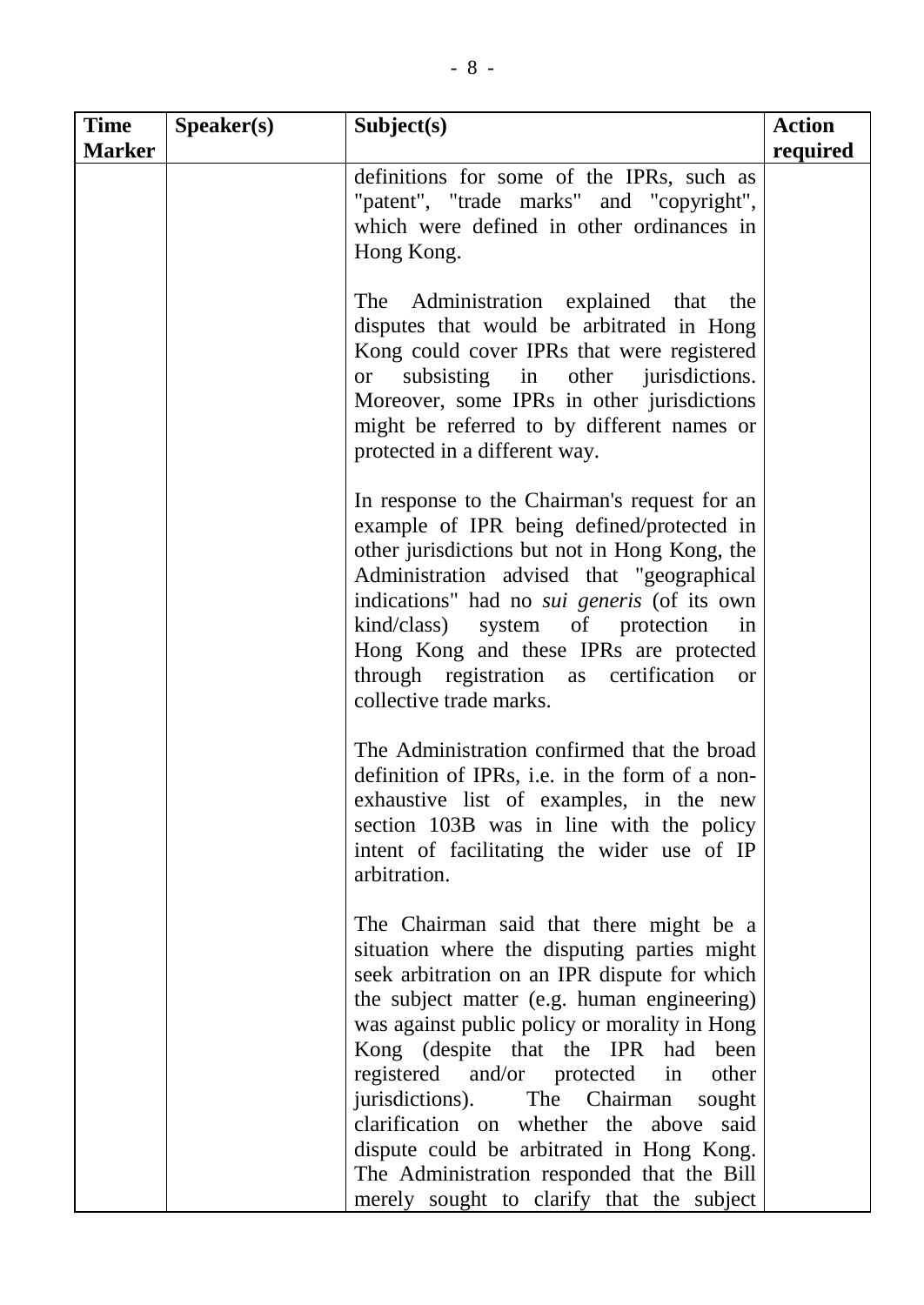| <b>Time</b><br><b>Marker</b> | Speaker(s)                                      | Subject(s)                                                                                                                                                                                                                                                                                                                                                                                                                                                                                                                                                                                                                                                                                                                                                                                                                                                                                                                                                                                                                                                                                                                                                                       | <b>Action</b><br>required |
|------------------------------|-------------------------------------------------|----------------------------------------------------------------------------------------------------------------------------------------------------------------------------------------------------------------------------------------------------------------------------------------------------------------------------------------------------------------------------------------------------------------------------------------------------------------------------------------------------------------------------------------------------------------------------------------------------------------------------------------------------------------------------------------------------------------------------------------------------------------------------------------------------------------------------------------------------------------------------------------------------------------------------------------------------------------------------------------------------------------------------------------------------------------------------------------------------------------------------------------------------------------------------------|---------------------------|
|                              |                                                 | matter of a dispute would not be incapable of<br>settlement by arbitration under the law of<br>Hong Kong only because it relates to an IPR.<br>If a subject matter was contrary to the public<br>policy of Hong Kong for other reasons, the<br>IPR dispute would be incapable of settlement<br>by arbitration and enforcement of the arbitral<br>award, if any, relating to it could be refused.                                                                                                                                                                                                                                                                                                                                                                                                                                                                                                                                                                                                                                                                                                                                                                                 |                           |
| 010135-<br>010226            | The<br>Administration                           | Clause 5 - section 103C                                                                                                                                                                                                                                                                                                                                                                                                                                                                                                                                                                                                                                                                                                                                                                                                                                                                                                                                                                                                                                                                                                                                                          |                           |
| 010226-<br>010800            | Chairman<br>The<br>Administration<br><b>ALA</b> | Clause 5 - section 103D<br>The Chairman asked whether the proposed<br>section 103D(2) would cover liability in tort<br>arising from infringement of rights.<br>Administration responded that<br>The<br>the<br>proposed section 103D(2) aimed at clarifying<br>that "an agreement by the parties to submit to<br>arbitration" an IPR dispute would suffice as<br>"arbitration agreement" within the<br>an<br>meaning of section $19(1)$ of the AO. In the<br>case of an infringement dispute, "a defined<br>legal relationship" was considered to exist<br>between the disputing parties under existing<br>law.<br>Referring to section 103D(6), ALA3 sought<br>clarification on the legislative intent and<br>justification of granting a wider power to the<br>parties to an arbitration in limiting the<br>remedies or reliefs to be awarded by an<br>arbitral tribunal in deciding IPR disputes.<br>The Administration advised that arbitral<br>tribunals had extensive powers to order<br>remedies and reliefs, for instance, the power<br>to order specific performance. Having regard<br>to the practice adopted in the United<br>Kingdom ("UK"), the proposed new section |                           |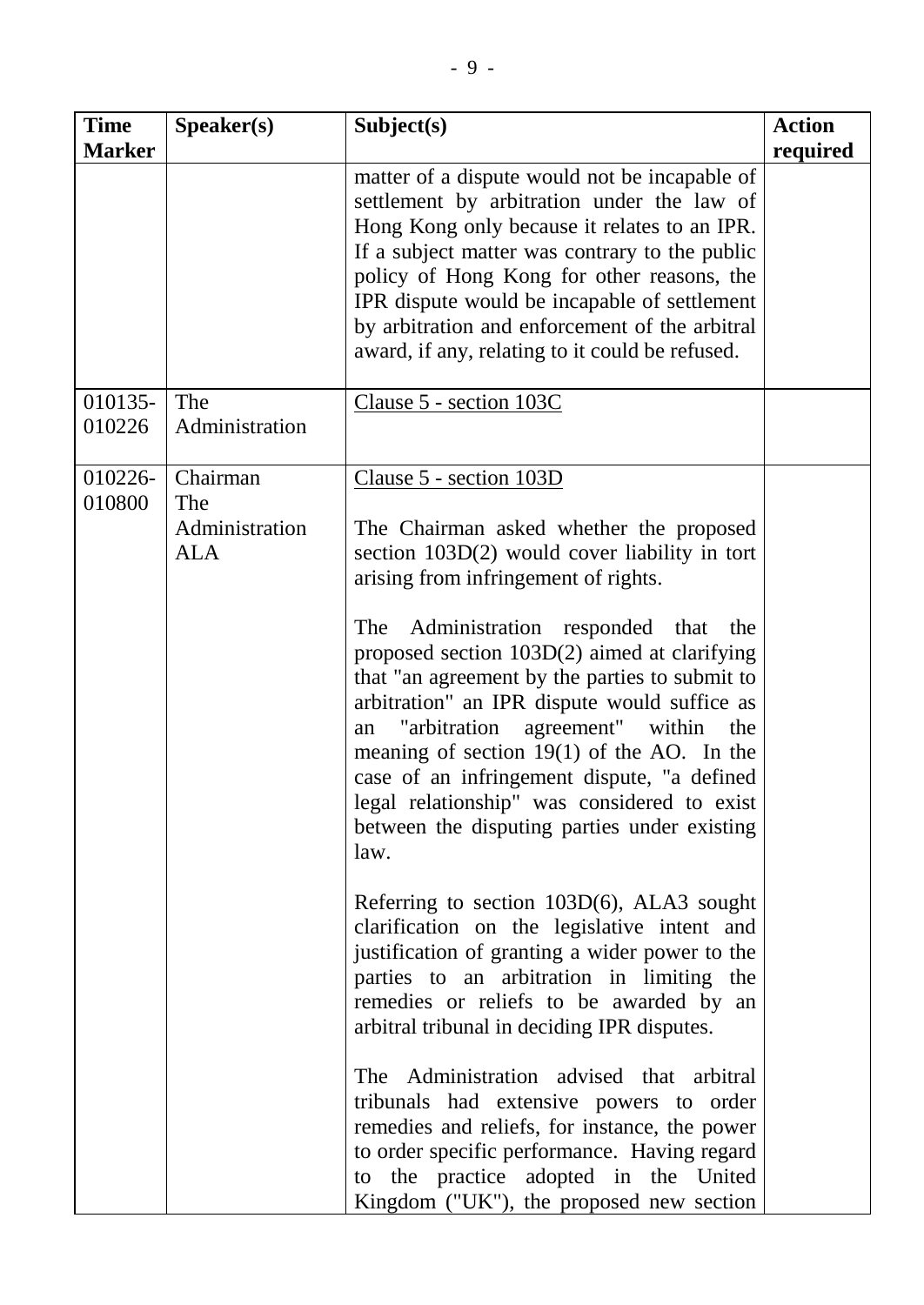| <b>Time</b><br><b>Marker</b> | Speaker(s)                                                                                                                   | Subject(s)                                                                                                                                                                                                                                                                                                                                                                                                                                                                                                                                                                                                                                                                                                                    | <b>Action</b><br>required        |
|------------------------------|------------------------------------------------------------------------------------------------------------------------------|-------------------------------------------------------------------------------------------------------------------------------------------------------------------------------------------------------------------------------------------------------------------------------------------------------------------------------------------------------------------------------------------------------------------------------------------------------------------------------------------------------------------------------------------------------------------------------------------------------------------------------------------------------------------------------------------------------------------------------|----------------------------------|
|                              |                                                                                                                              | $103D(6)$ was included to confer flexibility on<br>the parties to IP arbitration to limit the<br>remedies and reliefs to be awarded by the<br>arbitrators.                                                                                                                                                                                                                                                                                                                                                                                                                                                                                                                                                                    |                                  |
| 010800-<br>011051            | Mr Holden<br><b>CHOW</b><br>The<br>Administration                                                                            | Clause 5 - section 103D<br>Mr CHOW sought clarification on the<br>meaning of "flexibility" as mentioned above.<br>Administration reiterated that the<br>The<br>"flexibility" was proposed to be conferred on<br>parties to an arbitration to limit the remedies<br>or reliefs which may be awarded by an<br>arbitral tribunal to those that the parties<br>considered adequate or most appropriate to<br>resolve their disputes. For instance, the<br>parties could agree to restrict the remedy or<br>relief to damages instead of an order for<br>assignment of the IPR. Such flexibility was<br>consistent with<br>the<br>contractual<br>and<br>arbitration<br>of<br>consensual nature<br>and<br>upholding party autonomy. |                                  |
| 011051-<br>012013            | Mr CHEUNG<br>Kwok-kwan<br>The<br>Administration<br>Chairman<br>Mr Holden<br><b>CHOW</b><br>Mr CHAN Chun-<br>ying<br>Chairman | Clause 5 - section 103D<br>Noting that the proposed section $103D(6)$ was<br>drafted having regard to the practice adopted<br>the UK, members<br>requested<br>the<br>in<br>Administration to research into relevant law<br>and practice adopted by other common law<br>jurisdictions, in particular Singapore, in<br>respect of the power given to the parties to an<br>arbitration in limiting the remedies or reliefs<br>being awarded by an arbitral tribunal in<br>deciding IPR disputes. The findings of the<br>research should include whether any common<br>law jurisdiction(s) had adopted a practice<br>contrary to that adopted by the UK.                                                                          | Admin to<br>provide<br>the paper |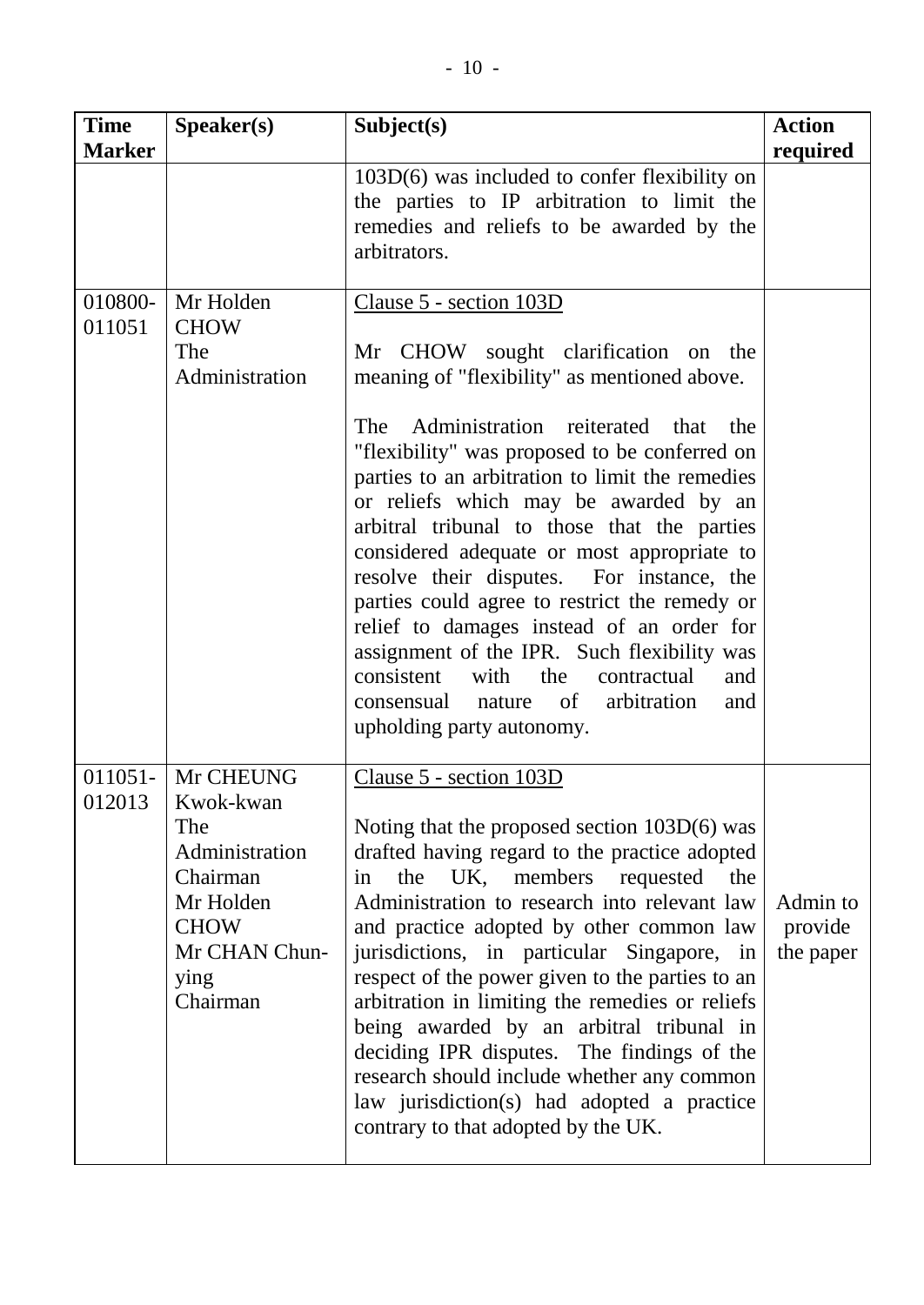| <b>Time</b><br><b>Marker</b> | Speaker(s)                                                    | Subject(s)                                                                                                                                                                                                                                                                                                                                                                                                                                                                                                                                                        | <b>Action</b><br>required |
|------------------------------|---------------------------------------------------------------|-------------------------------------------------------------------------------------------------------------------------------------------------------------------------------------------------------------------------------------------------------------------------------------------------------------------------------------------------------------------------------------------------------------------------------------------------------------------------------------------------------------------------------------------------------------------|---------------------------|
| $012013 -$<br>012249         | Chairman<br>The<br>Administration                             | Clause $5$ – section $103E$                                                                                                                                                                                                                                                                                                                                                                                                                                                                                                                                       |                           |
| 012249-<br>012412            | Chairman<br>The<br>Administration                             | Clause $5$ – section 103F                                                                                                                                                                                                                                                                                                                                                                                                                                                                                                                                         |                           |
| $012412 -$<br>012529         | Mr Holden<br><b>CHOW</b><br>Chairman<br>The<br>Administration | Referring to the proposed section $103F(2)$ ,<br>Mr CHOW asked whether the Bill would<br>alter the power of the court to refuse the<br>enforcement of arbitral awards on the ground<br>of public policy (for instance, on matters<br>relating to human engineering) or not.<br>The Administration replied that, upon passage<br>of the Bill, the court's power to set aside an<br>arbitral award or refuse to enforce it on the<br>ground of public policy (for reasons other<br>than the mere fact that it relates to an IPR<br>dispute) would remain unchanged. |                           |
| 012529-<br>012555            | Chairman<br>The<br>Administration                             | Clause $5$ – section $103G$                                                                                                                                                                                                                                                                                                                                                                                                                                                                                                                                       |                           |
| 012555-<br>012653            | Chairman<br>The<br>Administration                             | Clause $5$ – section 103H                                                                                                                                                                                                                                                                                                                                                                                                                                                                                                                                         |                           |
| 012653-<br>012713            | Chairman<br>The<br>Administration                             | In response to the Chairman's enquiry, the<br>Administration confirmed that surrogacy on a<br>commercial basis was illegal in Hong Kong.                                                                                                                                                                                                                                                                                                                                                                                                                          |                           |
| 012713-<br>012815            | Chairman<br>The<br>Administration                             | Clause $5$ – section 103I                                                                                                                                                                                                                                                                                                                                                                                                                                                                                                                                         |                           |
| 012815-<br>013050            | Chairman<br>The<br>Administration                             | Clause $5$ – section 103J                                                                                                                                                                                                                                                                                                                                                                                                                                                                                                                                         |                           |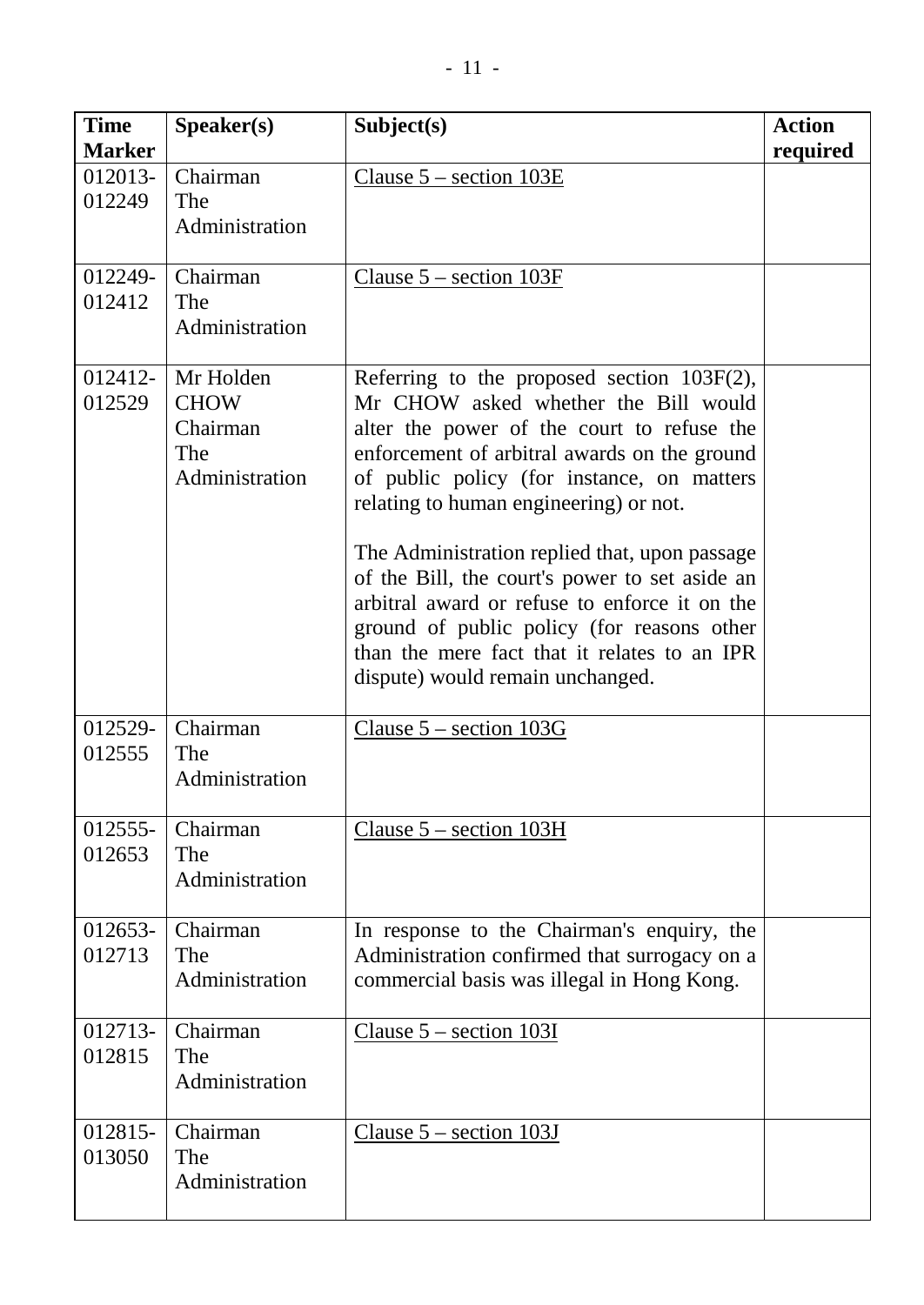| <b>Time</b><br><b>Marker</b> | Speaker(s)                        | Subject(s)                                                                                                                                                                                                                                                                                                                                                                                                                                                                                                                                                                                                                                                                                                                                                                                                                                                                                                                                                                        | <b>Action</b><br>required |
|------------------------------|-----------------------------------|-----------------------------------------------------------------------------------------------------------------------------------------------------------------------------------------------------------------------------------------------------------------------------------------------------------------------------------------------------------------------------------------------------------------------------------------------------------------------------------------------------------------------------------------------------------------------------------------------------------------------------------------------------------------------------------------------------------------------------------------------------------------------------------------------------------------------------------------------------------------------------------------------------------------------------------------------------------------------------------|---------------------------|
| 013050-<br>013201            | Chairman<br>The<br>Administration | Clauses $6 - 7$                                                                                                                                                                                                                                                                                                                                                                                                                                                                                                                                                                                                                                                                                                                                                                                                                                                                                                                                                                   |                           |
| 013201-<br>013340            | Chairman<br>The<br>Administration | In respect of section 103J, the Chairman<br>sought clarification on whether, irrespective<br>of the outcome of an arbitration, the<br>proprietor of a short-term patent would still<br>be required to comply with section $129(1)$ of<br>the $PO$ (as<br>amended by the Patents<br>(Amendment) Ordinance 2016)<br>before<br>commencing<br>enforcement<br>proceedings<br>against third parties who were not parties to<br>the arbitration/arbitral proceedings.<br>The<br>confirmed<br>Administration<br>that<br>the<br>Chairman's understanding was correct.<br>The Administration supplemented that the<br>focus of the proposed section 103J was on the<br>procedural<br>matters<br>relating<br>the<br>to<br>arbitration/<br>of<br>arbitral<br>commencement<br>proceedings and the requirements in relation<br>to the commencement of proceedings for the<br>enforcement of rights with regard to the same<br>short-term patent against third parties would<br>not be affected. |                           |
| 013340-<br>013414            | Chairman<br>The<br>Administration | Committee Stage Amendments ("CSAs")<br>The Administration advised that the intent of<br>prescribing 1 October 2017<br>the<br>as<br>date for<br>commencement<br>the relevant<br>amendments (except new section 103J)<br>concerning the arbitration of IPR disputes<br>was to allow the IP arbitration community a<br>period of around six months after the passage<br>of the Bill to get prepared for the changes.<br>To achieve the above mentioned policy<br>intent, the Administration planned<br>to<br>introduce CSAs in this regard.                                                                                                                                                                                                                                                                                                                                                                                                                                          |                           |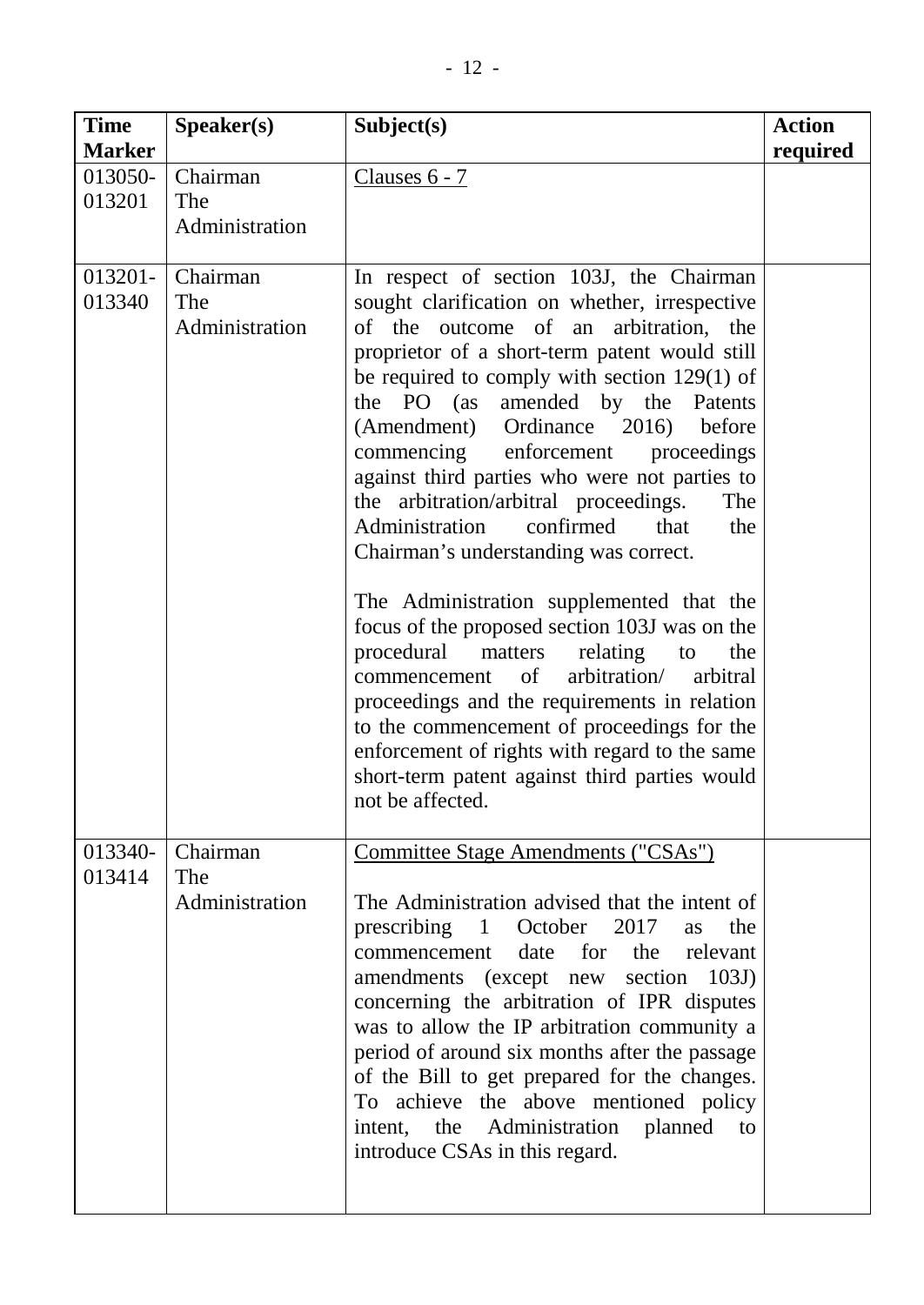| <b>Time</b>                        | S <sub>p</sub> e <sub>aker(s)</sub>                    | Subject(s)                                                                                                                                                                                                                                                                                                                                                                                                                                                                                                                                                                                                                                                                                                                                                                                                                                                                                                                                                                                           | <b>Action</b> |
|------------------------------------|--------------------------------------------------------|------------------------------------------------------------------------------------------------------------------------------------------------------------------------------------------------------------------------------------------------------------------------------------------------------------------------------------------------------------------------------------------------------------------------------------------------------------------------------------------------------------------------------------------------------------------------------------------------------------------------------------------------------------------------------------------------------------------------------------------------------------------------------------------------------------------------------------------------------------------------------------------------------------------------------------------------------------------------------------------------------|---------------|
| <b>Marker</b><br>013414-<br>013654 | Dr Priscilla<br>LEUNG Mei-fun<br>The<br>Administration | Dr LEUNG said that there might be a<br>situation where an arbitration and its related<br>proceedings would stretch over a long period<br>of time, say commencing in 2016 and<br>remaining "on-going" until 2017. In this<br>regard, Dr LEUNG asked whether the Bill<br>would have retrospective effect.<br>The<br>Administration responded in the negative. In<br>other words, the existing AO would continue<br>to apply to the arbitration and all of its related<br>proceedings which commenced before the<br>proposed amendments to the AO under the<br>Bill came into operation.<br>The Administration supplemented that the<br>proposed section 1(3) of Part 3 of Schedule 3<br>allows flexibility for the parties to arbitration<br>by providing that if the parties so agree, the<br>new Part 11A of the AO would be applicable<br>even if the arbitration or any of its related<br>proceedings commenced before the proposed<br>amendments to the AO under the Bill came<br>into operation. | required      |
| 013654-<br>013745                  | Chairman<br>The<br>Administration                      | <u>Part 3 – Clauses 8 &amp; 9</u>                                                                                                                                                                                                                                                                                                                                                                                                                                                                                                                                                                                                                                                                                                                                                                                                                                                                                                                                                                    |               |
| 013745-<br>013852                  | Chairman<br>The<br>Administration<br>ALA               | Completion of clause-by-clause examination<br>of the Bill.<br>ALA confirmed that all matters raised in his<br>dated 12 December 2016<br>letter<br>(ref.:<br>$LS/B/4/16-17$ ) had been addressed and that he<br>had no further views on the Administration's<br>responses.<br>Discussion on the legislative timetable.                                                                                                                                                                                                                                                                                                                                                                                                                                                                                                                                                                                                                                                                                |               |